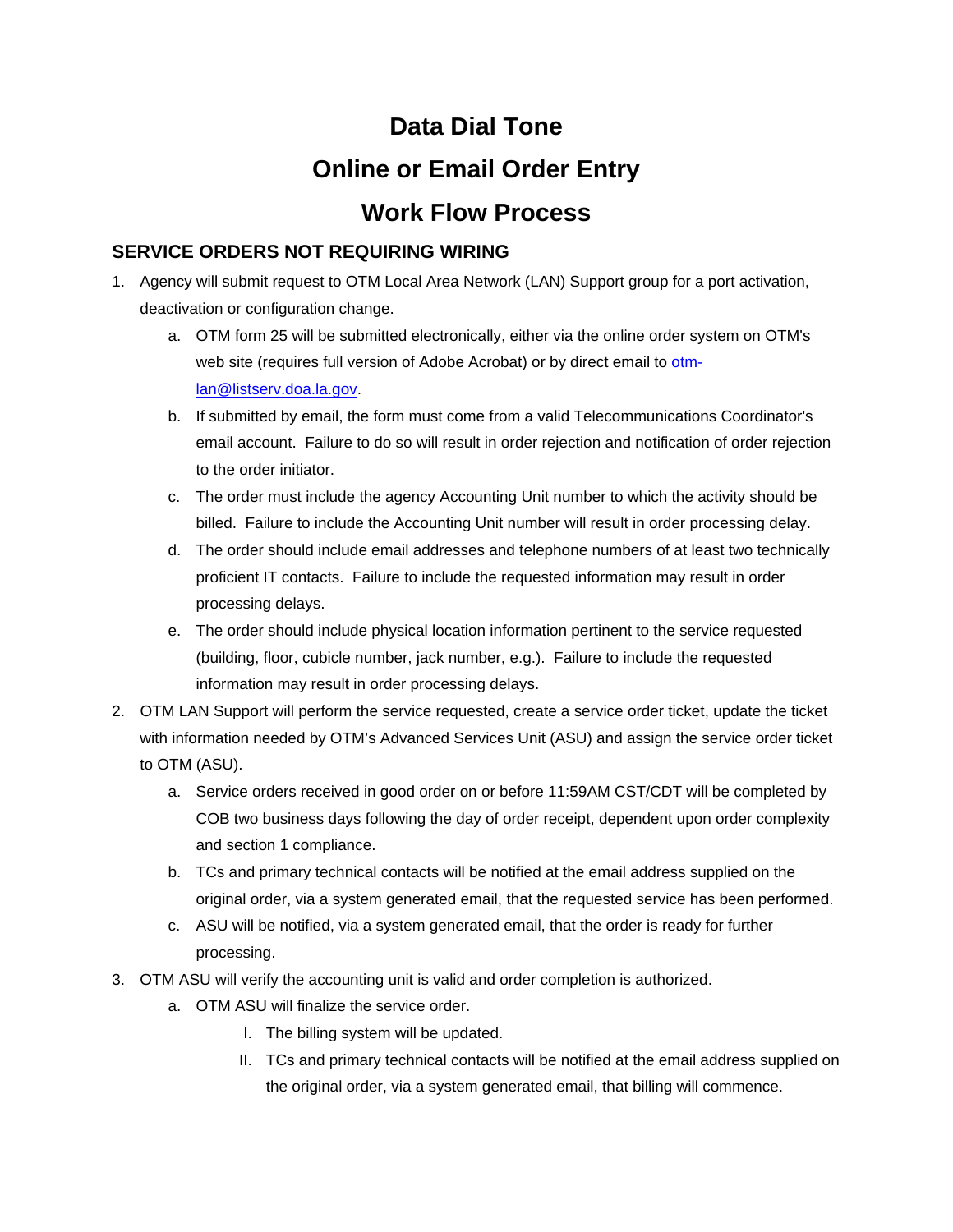- III. TCs and primary technical contacts will also be notified of relevant information from the original order, in addition to OTM billing and inventory information for agency records.
- IV. Agencies will maintain independent service order records in support of trouble reporting and billing / inventory reconciliation.
- b. OTM will begin to bill the agency monthly for changes made in the previous month.
- c. If the accounting unit is found to be invalid or unauthorized for any reason, OTM ASU will work with the order originator to validate and authorize the order.

## **SERVICE ORDERS REQUIRING WIRING**

- 1. Agency will submit request to OTM Local Area Network (LAN) Support group for a port activation, deactivation or configuration change
	- a. OTM form 25 will be submitted electronically, either via the online order system on OTM's web site (requires full version of Adobe Acrobat) or by direct email to otmlan@listserv.doa.la.gov.
	- b. If submitted by email, the form must come from a valid Telecommunications Coordinator's email account. Failure to do so will result in order rejection and notification of order rejection to the order initiator.
	- c. The order must include the agency Accounting Unit number to which the activity should be billed. Failure to include the Accounting Unit number will result in order processing delay.
	- d. The order should include email addresses and telephone numbers of at least two technically proficient IT contacts. Failure to include the requested information may result in order processing delays.
	- e. The order should include physical location information pertinent to the service requested (building, floor, cubicle number, jack number, e.g.). Failure to include the requested information may result in order processing delays.
- 2. OTM LAN Support will create a service order ticket, update the ticket with information needed by OTM's Advanced Services Unit (ASU) and assign the service order ticket to OTM (ASU).
	- a. TCs and primary technical contacts will be notified at the email address supplied on the original order, via a system generated email, that the order has been received and is in progress.
	- b. ASU will be notified, via a system generated email, that the order is ready for further processing.
- 3. OTM ASU will verify the accounting unit is valid and order completion is authorized.
	- a. If the order is found to be invalid or unauthorized for any reason, OTM ASU will work with the order originator to validate and authorize the order.
- 4. OTM ASU will open a wiring order with the OTM wiring contractor and update the service order ticket.